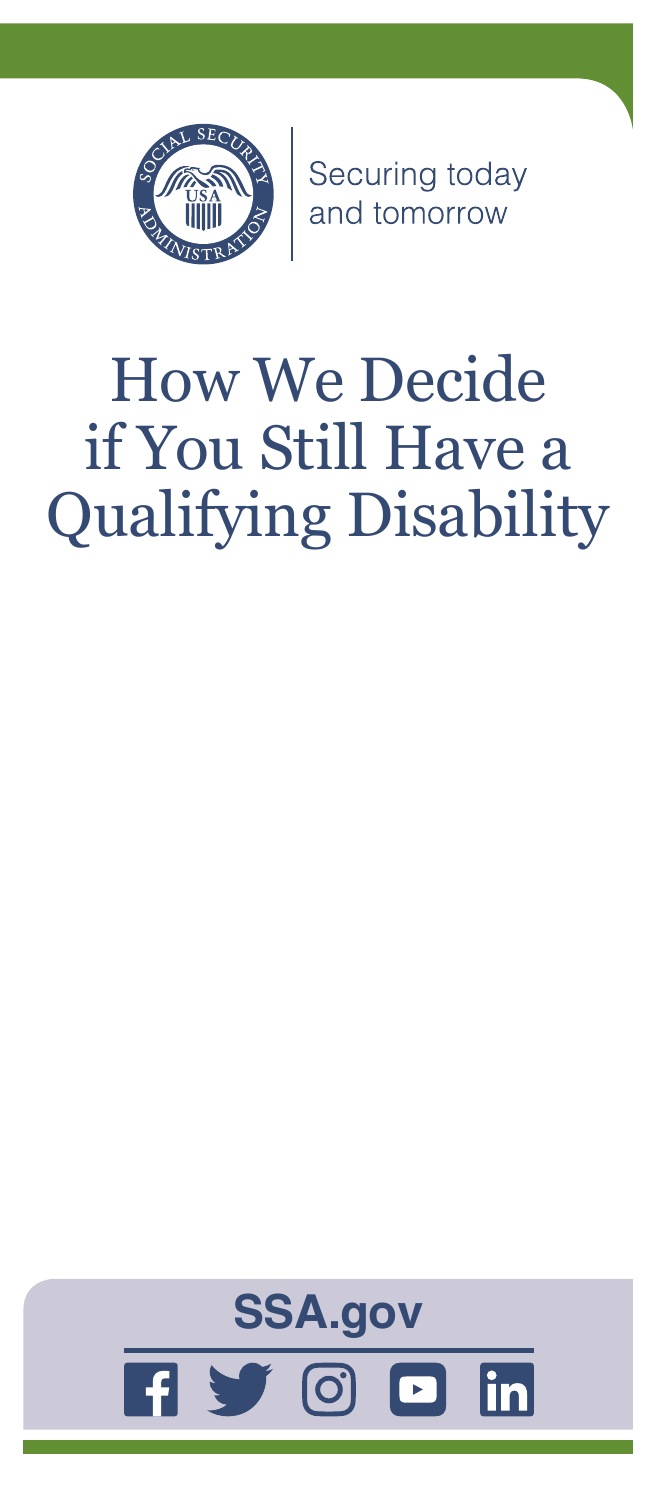In most cases, you're reading this publication because you just got a letter telling you we're going to review your medical condition. The law requires that we review your case from time to time to verify that you are still disabled.

Generally, if your health hasn't improved, or if your disability still keeps you from working, you'll continue to receive your benefits. Our review process gives you the opportunity to show that you still have a qualifying disability and ensures that your benefits aren't stopped incorrectly. We'll evaluate all evidence about your condition. If you have more than one disabling condition, we'll consider the combined effect of all your impairments on your ability to work.

#### Frequency of reviews

The frequency of reviews depends on the nature and severity of your medical condition and whether it's expected to improve.

- If improvement is expected, your first review generally will be six to 18 months after the date you became disabled.
- If improvement is possible, but can't be predicted, we'll review your case about every three years.
- If improvement is not expected, we'll review your case every seven years.

Your initial award notice will tell you when you can expect your first medical review.

## What happens during a review

At the review, we'll ask how your medical condition affects you and whether it's improved. We'll ask you to bring:

• Your doctors' names, addresses, and phone numbers.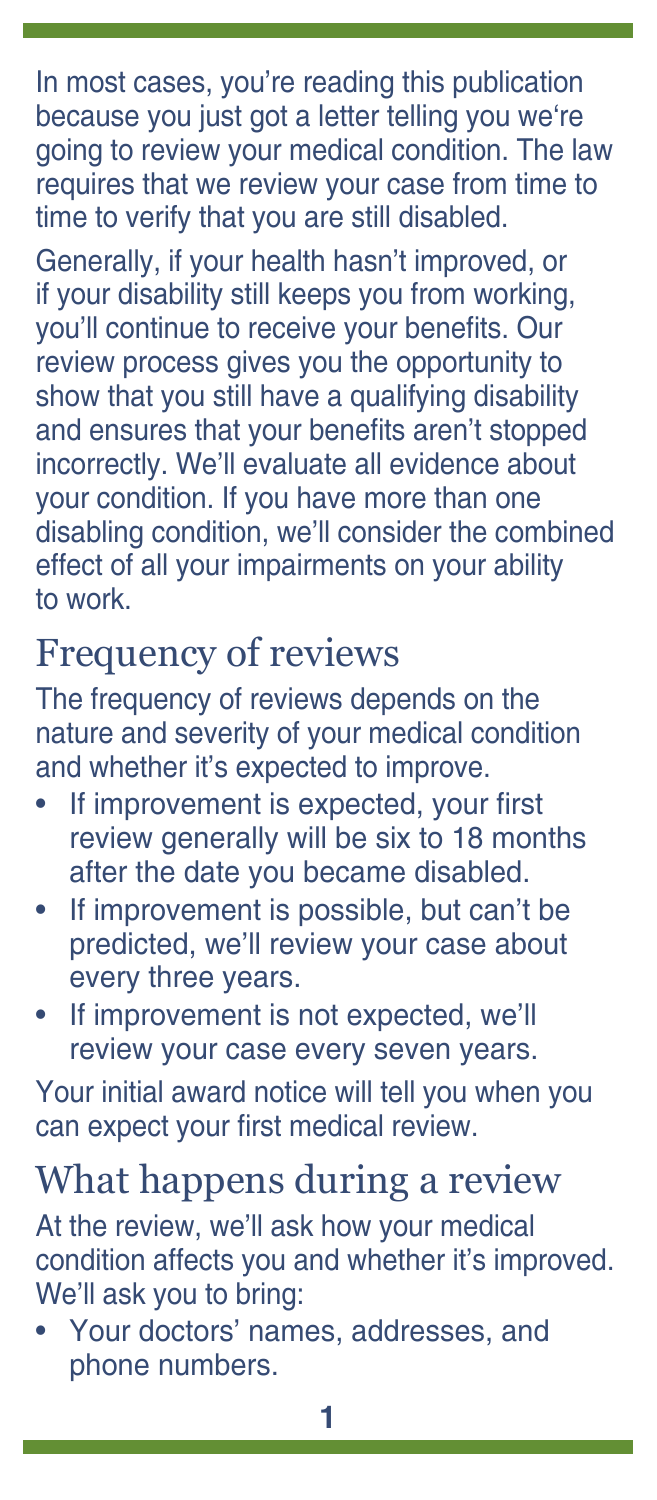- Any patient record numbers for any hospitals and other medical sources that have treated you since we last contacted you.
- The dates (if you worked since your last review), the pay you received, and the kind of work you did.

## We'll gather the information

We will send your case to the Disability Determination Services in your state, which makes disability decisions for Social Security.

To help us make our decision, we'll first gather new information about your medical condition.

- We'll ask your doctors, hospitals, and other medical sources for your medical records. We'll ask them how your medical condition limits your activities, what your medical tests show, and what medical treatments you've been given.
- If we need more information, we'll ask you to go for a special examination or test for which we'll pay. You'll be notified in writing of the date, time, and place of the examination.

An experienced disability examiner and a medical consultant, will carefully review all the information received for your case.

#### We'll review the facts

Next, we'll look at what your medical condition was when we last reviewed your case. We'll also look at any new health problems you may have.

We'll make a decision about whether or not your medical condition has improved. If we decide your medical condition has improved, we'll determine if it has improved enough to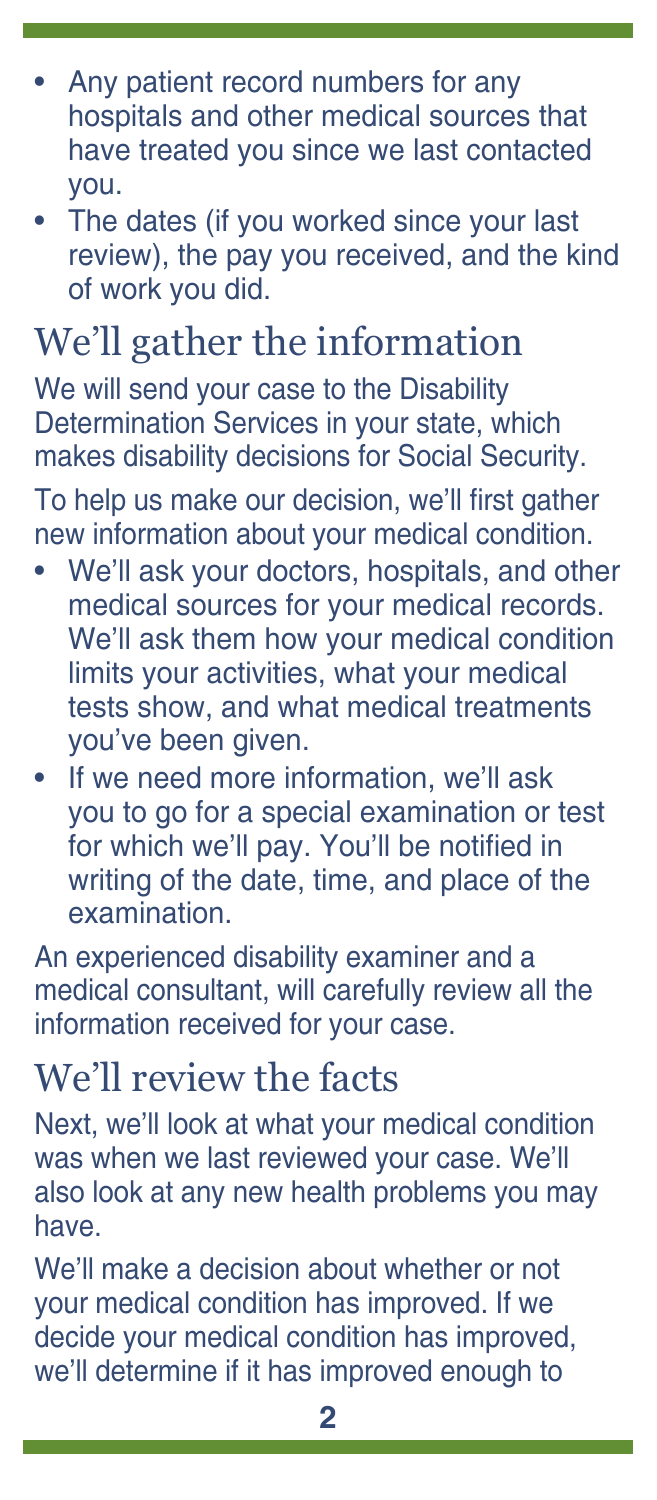allow you to work.

We'll also look to see if your overall medical condition affects the kind of work you can do. We'll evaluate the requirements of the work you did in the past and for any kind of work you might be able to do now.

#### How your benefits are affected

If your medical condition has improved, and we decide you can work, your benefits will stop. Your disability benefits will also stop if:

- You can work because you've benefited from vocational training or advances in medical treatment or vocational technology.
- We made a mistake in an earlier decision to give or continue your disability benefits.
- You aren't following the treatment your doctor ordered (without a good reason), and you probably could work if you followed the treatment.
- You gave us false or misleading information when we made an earlier decision.
- You aren't cooperating with us, and you don't have a good reason for not cooperating
- You're working and your average monthly earnings show that you're doing substantial gainful work. The amount of earnings we consider substantial and gainful changes each year. For the current figure, refer to the annual *Update* [\(Publication No. 05-10003\)](https://www.ssa.gov/pubs/EN-05-10003.pdf). However, this situation won't affect Supplemental Security Income (SSI) payments.

If your condition hasn't improved, and you aren't able to work, your cash benefits will continue.

**3** *(over)*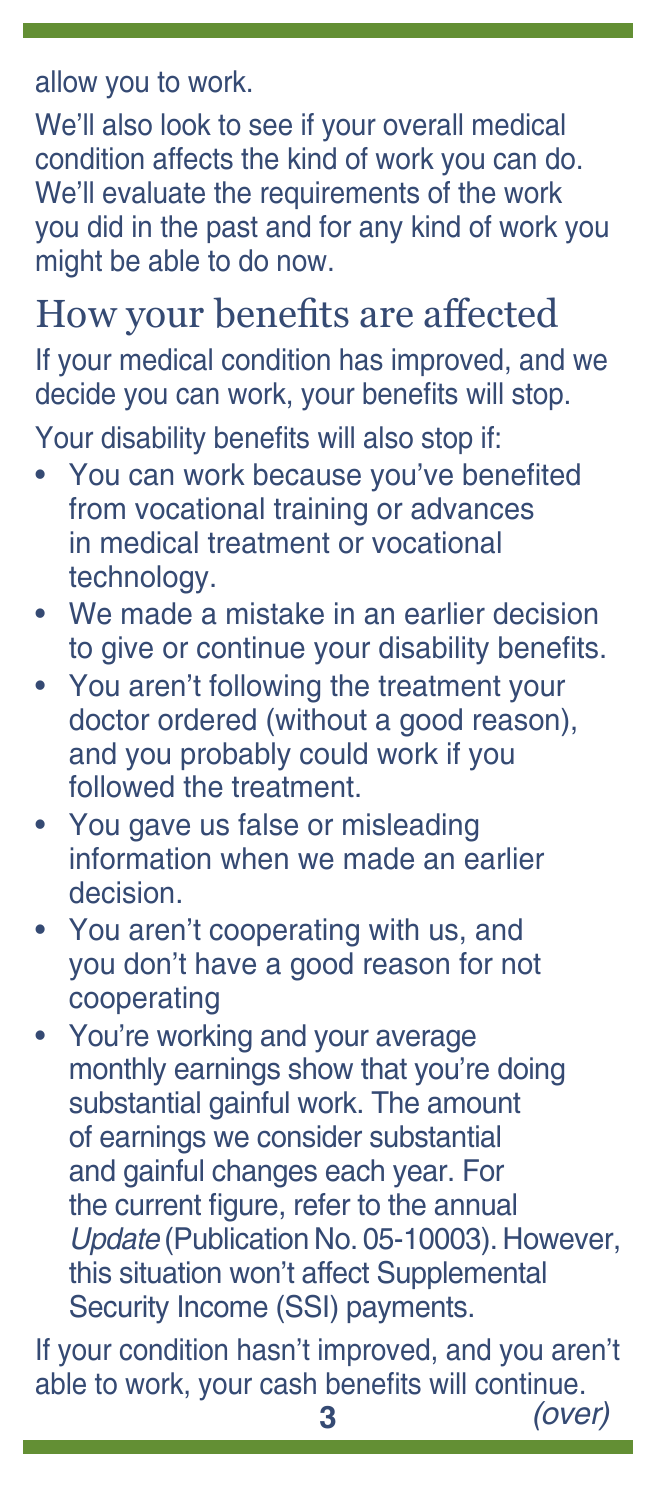## If you disagree with the decision

If we decide your disability benefits will stop, and you disagree, you can appeal our decision. This means you can ask us to look at your case again to see if our decision was correct. There are four levels of appeal and, generally, you have 60 days to appeal from one level to the next. The four levels are:

- **• Reconsideration** Your case is independently reviewed by people who had no part in the original decision. You may appear before a disability hearing officer who'll decide your appeal.
- **• Hearing** If you disagree with the reconsideration decision, you may request a hearing before an administrative law judge.
- **• Appeals Council** If you disagree with the administrative law judge's decision, you may ask for a review of the decision by the Appeals Council.
- **Federal court** If you disagree with the Appeals Council decision, or if the Appeals Council decides not to review your case, you may bring a civil action in a federal court.

For more information about our appeals process, please read *[Your Right To Question](https://www.ssa.gov/pubs/EN-05-10058.pdf)  [The Decision Made On Your Claim](https://www.ssa.gov/pubs/EN-05-10058.pdf)* (publication [No. 05-10058\)](https://www.ssa.gov/pubs/EN-05-10058.pdf).

#### What if I try to work?

Special rules make it possible for people receiving Social Security disability benefits or Supplemental Security Income (SSI) payments to work and still receive monthly payments. If you're receiving Social Security disability benefits, and you've reported your